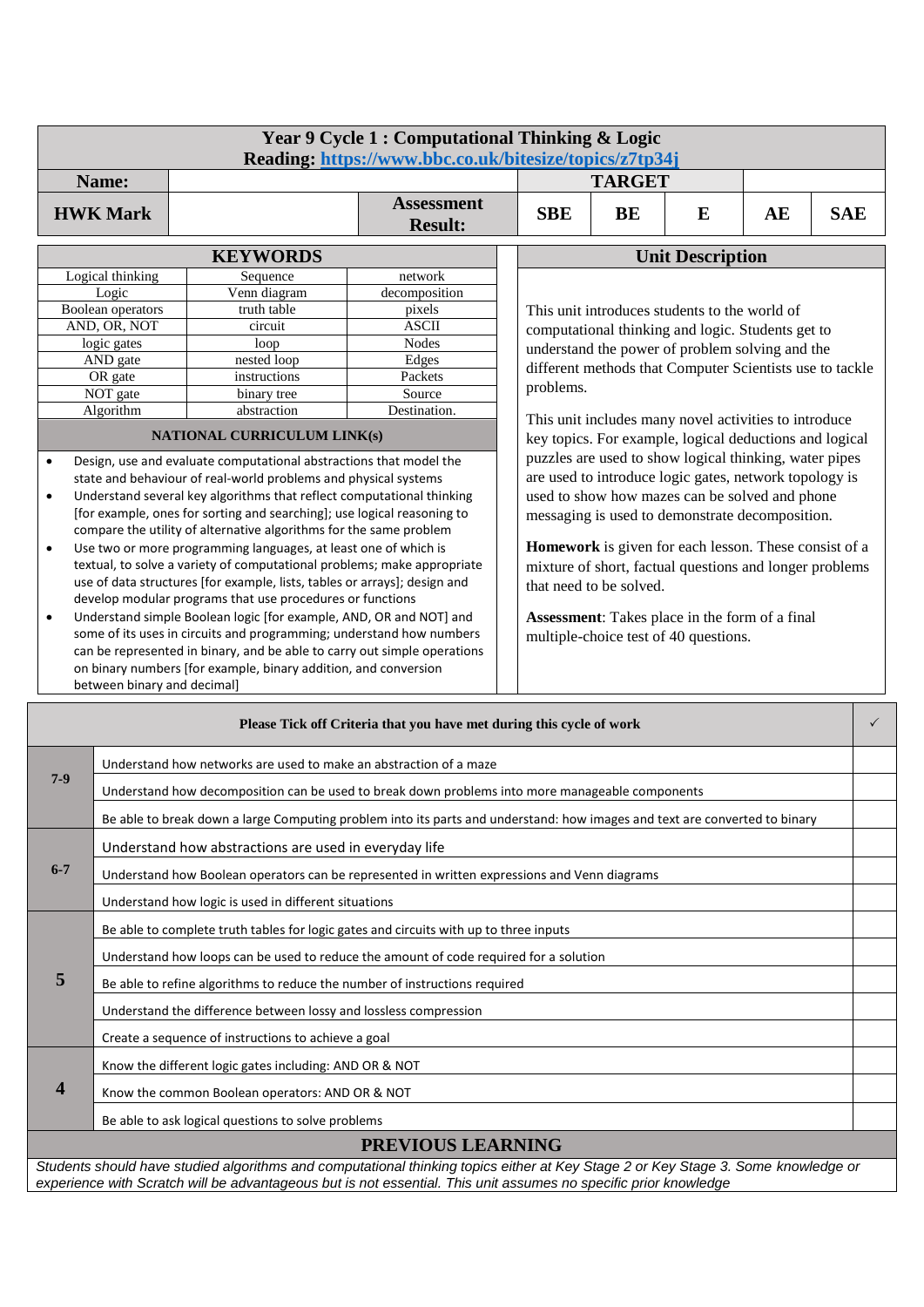| Year 9: Cycle 2: Introduction to Python<br>Reading: https://www.bbc.co.uk/bitesize/guides/zts8d2p/revision/1                          |                                                                                                                                                                                                                                                                                                                                                         |                                                                                                                                                                                                                                                                                                                                                                                                                                                                                                                                         |                                                                                  |                                                                                                                                                               |            |  |                                                                      |              |  |  |
|---------------------------------------------------------------------------------------------------------------------------------------|---------------------------------------------------------------------------------------------------------------------------------------------------------------------------------------------------------------------------------------------------------------------------------------------------------------------------------------------------------|-----------------------------------------------------------------------------------------------------------------------------------------------------------------------------------------------------------------------------------------------------------------------------------------------------------------------------------------------------------------------------------------------------------------------------------------------------------------------------------------------------------------------------------------|----------------------------------------------------------------------------------|---------------------------------------------------------------------------------------------------------------------------------------------------------------|------------|--|----------------------------------------------------------------------|--------------|--|--|
| Name:                                                                                                                                 |                                                                                                                                                                                                                                                                                                                                                         |                                                                                                                                                                                                                                                                                                                                                                                                                                                                                                                                         |                                                                                  |                                                                                                                                                               |            |  | <b>TARGET</b>                                                        |              |  |  |
|                                                                                                                                       | <b>Assessment</b><br><b>HWK Mark</b><br><b>SBE</b><br>BE<br>E<br>AE<br><b>Result:</b>                                                                                                                                                                                                                                                                   |                                                                                                                                                                                                                                                                                                                                                                                                                                                                                                                                         |                                                                                  |                                                                                                                                                               | <b>SAE</b> |  |                                                                      |              |  |  |
|                                                                                                                                       | <b>KEYWORDS</b>                                                                                                                                                                                                                                                                                                                                         |                                                                                                                                                                                                                                                                                                                                                                                                                                                                                                                                         | <b>Unit Description</b>                                                          |                                                                                                                                                               |            |  |                                                                      |              |  |  |
| data type                                                                                                                             |                                                                                                                                                                                                                                                                                                                                                         |                                                                                                                                                                                                                                                                                                                                                                                                                                                                                                                                         |                                                                                  |                                                                                                                                                               |            |  |                                                                      |              |  |  |
| integer                                                                                                                               | interactive mode<br>debug                                                                                                                                                                                                                                                                                                                               |                                                                                                                                                                                                                                                                                                                                                                                                                                                                                                                                         |                                                                                  | The unit is an introduction to Python, a powerful but easy-to-use high-level                                                                                  |            |  |                                                                      |              |  |  |
|                                                                                                                                       | float<br>binary search<br>Script mode                                                                                                                                                                                                                                                                                                                   |                                                                                                                                                                                                                                                                                                                                                                                                                                                                                                                                         | programming language. Although Python is an object-oriented language, at this    |                                                                                                                                                               |            |  |                                                                      |              |  |  |
| round<br><b>BIDMAS</b>                                                                                                                | Variable                                                                                                                                                                                                                                                                                                                                                | String                                                                                                                                                                                                                                                                                                                                                                                                                                                                                                                                  | level the object-oriented features of the language are barely in evidence and do |                                                                                                                                                               |            |  |                                                                      |              |  |  |
| Selection                                                                                                                             | Syntax<br>Iteration                                                                                                                                                                                                                                                                                                                                     | Sequence<br>syntax error                                                                                                                                                                                                                                                                                                                                                                                                                                                                                                                |                                                                                  | not need to be discussed. The focus is on getting pupils to understand the<br>process of developing programs, the importance of writing correct syntax, being |            |  |                                                                      |              |  |  |
|                                                                                                                                       | NATIONAL CURRICULUM LINK                                                                                                                                                                                                                                                                                                                                |                                                                                                                                                                                                                                                                                                                                                                                                                                                                                                                                         |                                                                                  |                                                                                                                                                               |            |  | able to formulate algorithms for simple programs and debugging their |              |  |  |
| $\bullet$<br>functions<br>Understand several key algorithms that reflect<br>$\bullet$<br>alternative algorithms for the same problem. | Use two or more programming languages, one of which is<br>textual, to solve a variety of computational problems;<br>make appropriate use of data structures; design and<br>develop modular programs that use procedures and<br>computational thinking [for example, ones for sorting and<br>searching]; use logical reasoning to compare the utility of | programs. The pupils' final programs are put into a learning portfolio with<br>evidence of correct running, for assessment purposes.<br>Homework is given for each lesson. These consist of a mixture of short, factual<br>questions assessing knowledge in isolation and longer questions in which<br>students are asked to analyse a situation or justify their answer to questions.<br>For the assessment Pupils will write and run a program and submit the code and<br>screenshots of the program running in a learning Portfolio. |                                                                                  |                                                                                                                                                               |            |  |                                                                      |              |  |  |
|                                                                                                                                       |                                                                                                                                                                                                                                                                                                                                                         | Please Tick off Criteria that you have met during this cycle of work                                                                                                                                                                                                                                                                                                                                                                                                                                                                    |                                                                                  |                                                                                                                                                               |            |  |                                                                      | $\checkmark$ |  |  |
|                                                                                                                                       | Devise their own algorithms to solve reasonably complex problems, e.g. a binary search                                                                                                                                                                                                                                                                  |                                                                                                                                                                                                                                                                                                                                                                                                                                                                                                                                         |                                                                                  |                                                                                                                                                               |            |  |                                                                      |              |  |  |
| $7 - 9$                                                                                                                               |                                                                                                                                                                                                                                                                                                                                                         | Test and debug their programs, and correct both syntax and logic errors                                                                                                                                                                                                                                                                                                                                                                                                                                                                 |                                                                                  |                                                                                                                                                               |            |  |                                                                      |              |  |  |
|                                                                                                                                       | Make allowances in their programs for user input errors, ensuring that the program still runs to a successful conclusion -<br>which may include printing an error message and stopping the run                                                                                                                                                          |                                                                                                                                                                                                                                                                                                                                                                                                                                                                                                                                         |                                                                                  |                                                                                                                                                               |            |  |                                                                      |              |  |  |
|                                                                                                                                       | Write an error-free, well-documented program involving selection and iteration                                                                                                                                                                                                                                                                          |                                                                                                                                                                                                                                                                                                                                                                                                                                                                                                                                         |                                                                                  |                                                                                                                                                               |            |  |                                                                      |              |  |  |
| $6 - 7$                                                                                                                               |                                                                                                                                                                                                                                                                                                                                                         | Explain the advantages of a binary search over a linear search for an ordered list                                                                                                                                                                                                                                                                                                                                                                                                                                                      |                                                                                  |                                                                                                                                                               |            |  |                                                                      |              |  |  |
|                                                                                                                                       |                                                                                                                                                                                                                                                                                                                                                         | Distinguish between syntax and logic errors and be able to find and correct both types of error                                                                                                                                                                                                                                                                                                                                                                                                                                         |                                                                                  |                                                                                                                                                               |            |  |                                                                      |              |  |  |
|                                                                                                                                       | Use relational operators to control the order in which program statements are executed and in what order (if and while<br>statements)                                                                                                                                                                                                                   |                                                                                                                                                                                                                                                                                                                                                                                                                                                                                                                                         |                                                                                  |                                                                                                                                                               |            |  |                                                                      |              |  |  |
|                                                                                                                                       | Describe how a binary search is carried out                                                                                                                                                                                                                                                                                                             |                                                                                                                                                                                                                                                                                                                                                                                                                                                                                                                                         |                                                                                  |                                                                                                                                                               |            |  |                                                                      |              |  |  |
| 5                                                                                                                                     |                                                                                                                                                                                                                                                                                                                                                         | Correctly use different variable types (e.g. integer and floating point), assignment statements, arithmetic operators                                                                                                                                                                                                                                                                                                                                                                                                                   |                                                                                  |                                                                                                                                                               |            |  |                                                                      |              |  |  |
|                                                                                                                                       |                                                                                                                                                                                                                                                                                                                                                         | Write pseudocode to outline the steps in an algorithm prior to coding                                                                                                                                                                                                                                                                                                                                                                                                                                                                   |                                                                                  |                                                                                                                                                               |            |  |                                                                      |              |  |  |
|                                                                                                                                       |                                                                                                                                                                                                                                                                                                                                                         | Write programs using different types of data (e.g. strings and integers)                                                                                                                                                                                                                                                                                                                                                                                                                                                                |                                                                                  |                                                                                                                                                               |            |  |                                                                      |              |  |  |
| 4                                                                                                                                     |                                                                                                                                                                                                                                                                                                                                                         | Use comments to document their programs and explain how they work                                                                                                                                                                                                                                                                                                                                                                                                                                                                       |                                                                                  |                                                                                                                                                               |            |  |                                                                      |              |  |  |
|                                                                                                                                       | Run simple Python programs in Interactive and Script mode                                                                                                                                                                                                                                                                                               |                                                                                                                                                                                                                                                                                                                                                                                                                                                                                                                                         |                                                                                  |                                                                                                                                                               |            |  |                                                                      |              |  |  |
|                                                                                                                                       |                                                                                                                                                                                                                                                                                                                                                         |                                                                                                                                                                                                                                                                                                                                                                                                                                                                                                                                         |                                                                                  | PREVIOUS LEARNING                                                                                                                                             |            |  |                                                                      |              |  |  |
|                                                                                                                                       |                                                                                                                                                                                                                                                                                                                                                         | No previous learning is necessary with this unit. Pupils may have had some experience of using variables and with a variety of relational operators such<br>as If and Repeat in graphical block-based languages such as Scratch. Applying this knowledge will help their understanding of a text-based language                                                                                                                                                                                                                         |                                                                                  |                                                                                                                                                               |            |  |                                                                      |              |  |  |

*such as Python.*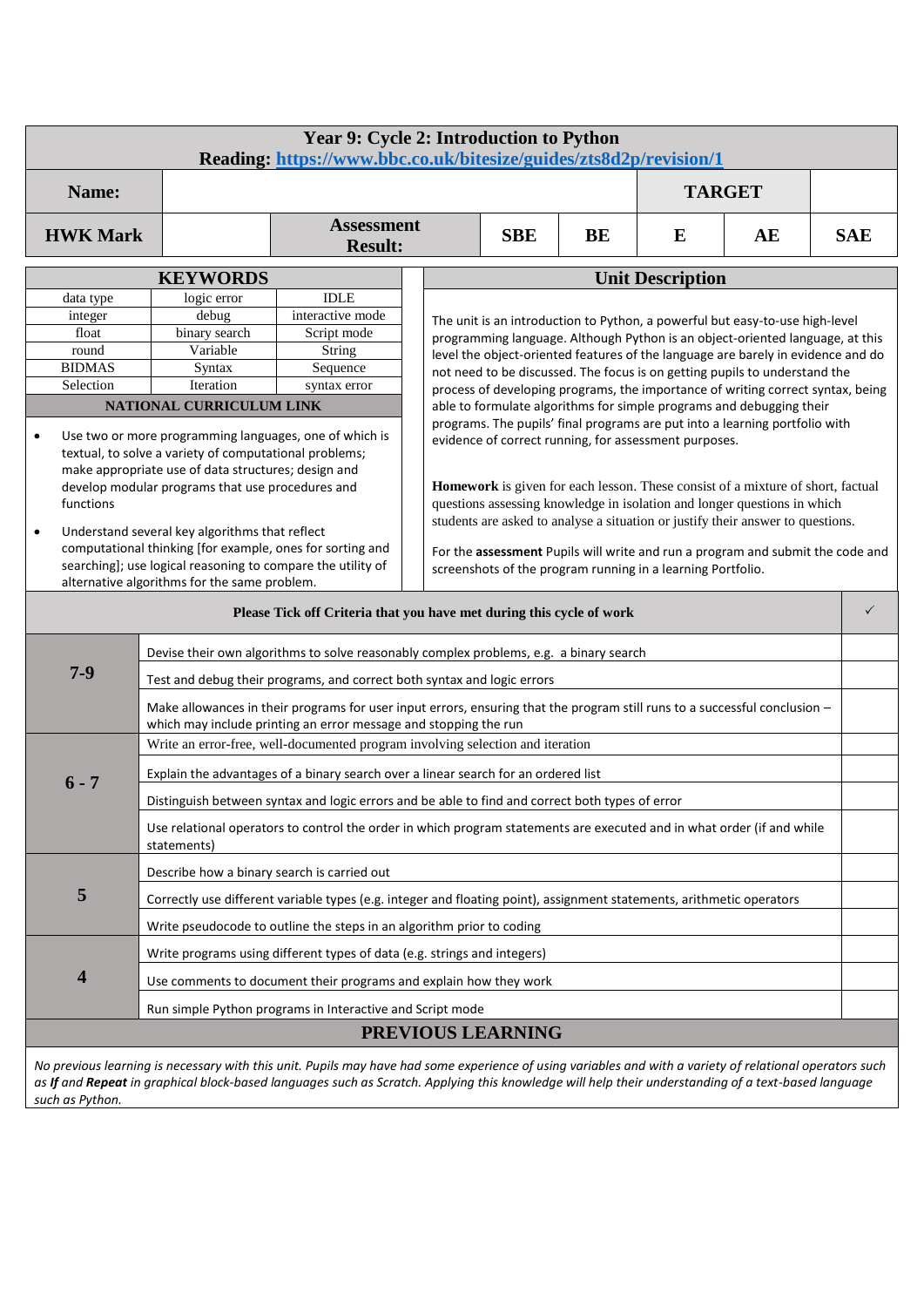|                                                   | <b>Cycle 3 Year 9: Sound Editing in Audacity</b><br>Reading: https://www.bbc.co.uk/bitesize/guides/z3m39j6/revision/4                                                                                                                                                                                                                                                 |                                                                                                             |                                                                                                                                                                                                    |  |  |                                                                                                                                                                             |  |   |  |  |
|---------------------------------------------------|-----------------------------------------------------------------------------------------------------------------------------------------------------------------------------------------------------------------------------------------------------------------------------------------------------------------------------------------------------------------------|-------------------------------------------------------------------------------------------------------------|----------------------------------------------------------------------------------------------------------------------------------------------------------------------------------------------------|--|--|-----------------------------------------------------------------------------------------------------------------------------------------------------------------------------|--|---|--|--|
| Name:                                             |                                                                                                                                                                                                                                                                                                                                                                       |                                                                                                             |                                                                                                                                                                                                    |  |  | <b>TARGET</b>                                                                                                                                                               |  |   |  |  |
| <b>HWK Mark</b>                                   |                                                                                                                                                                                                                                                                                                                                                                       | <b>Assessment</b><br><b>Result:</b>                                                                         | <b>SBE</b><br><b>SAE</b><br>BE<br>E<br>AE                                                                                                                                                          |  |  |                                                                                                                                                                             |  |   |  |  |
|                                                   | <b>KEYWORDS</b>                                                                                                                                                                                                                                                                                                                                                       |                                                                                                             |                                                                                                                                                                                                    |  |  | <b>Unit Description</b>                                                                                                                                                     |  |   |  |  |
|                                                   | Vocabulary associated with sound editing                                                                                                                                                                                                                                                                                                                              |                                                                                                             |                                                                                                                                                                                                    |  |  |                                                                                                                                                                             |  |   |  |  |
| Trim                                              | Envelope                                                                                                                                                                                                                                                                                                                                                              | Mono                                                                                                        |                                                                                                                                                                                                    |  |  |                                                                                                                                                                             |  |   |  |  |
| Effects                                           | Ducking                                                                                                                                                                                                                                                                                                                                                               | stereo                                                                                                      |                                                                                                                                                                                                    |  |  |                                                                                                                                                                             |  |   |  |  |
| Noise                                             | Import                                                                                                                                                                                                                                                                                                                                                                | audio track                                                                                                 |                                                                                                                                                                                                    |  |  | In this unit pupils will learn how sound is digitized and stored on computers.                                                                                              |  |   |  |  |
| Pitch                                             | Export                                                                                                                                                                                                                                                                                                                                                                | time shift                                                                                                  |                                                                                                                                                                                                    |  |  | They will learn basic sound editing techniques and how to add sound effects and                                                                                             |  |   |  |  |
|                                                   | Vocabulary associated with sound storage:                                                                                                                                                                                                                                                                                                                             |                                                                                                             |                                                                                                                                                                                                    |  |  | mix tracks. Ways of creating different sound effects (the job of a "foley artist")                                                                                          |  |   |  |  |
| Sampling                                          | Frequency                                                                                                                                                                                                                                                                                                                                                             | digital                                                                                                     |                                                                                                                                                                                                    |  |  | are described. Pupils will undertake a creative project to analyse, plan, record and<br>edit a short sound file. This could take the form of a radio advertisement or short |  |   |  |  |
| Amplitude                                         | Wavelength                                                                                                                                                                                                                                                                                                                                                            | bitrate                                                                                                     | podcast                                                                                                                                                                                            |  |  |                                                                                                                                                                             |  |   |  |  |
|                                                   | sampling                                                                                                                                                                                                                                                                                                                                                              | diegetic and non-                                                                                           |                                                                                                                                                                                                    |  |  |                                                                                                                                                                             |  |   |  |  |
| sound wave                                        | frequency                                                                                                                                                                                                                                                                                                                                                             | diegetic sound                                                                                              |                                                                                                                                                                                                    |  |  | Homework is given for each lesson. These consist of a mixture of short, factual                                                                                             |  |   |  |  |
|                                                   | NATIONAL CURRICULUM LINK                                                                                                                                                                                                                                                                                                                                              |                                                                                                             |                                                                                                                                                                                                    |  |  | questions assessing knowledge in isolation and longer questions in which<br>students are asked to analyse a situation or justify their answer to questions.                 |  |   |  |  |
| ٠<br>of binary digits<br>$\bullet$<br>known users | Understand how data of various types (including sounds)<br>can be represented and manipulated digitally, in the form<br>Undertake creative projects that involve selecting, using,<br>and combining multiple applications, preferably across a<br>range of devices, to achieve challenging goals, including<br>collecting and analysing data and meeting the needs of |                                                                                                             | Assessment will be by means of an Assessment Portfolio, to include a<br>description, critical review and evidence of an advertisement planned and<br>recorded by the pupil, and a self-evaluation. |  |  |                                                                                                                                                                             |  |   |  |  |
|                                                   |                                                                                                                                                                                                                                                                                                                                                                       | Please Tick off Criteria that you have met during this cycle of work                                        |                                                                                                                                                                                                    |  |  |                                                                                                                                                                             |  | ✓ |  |  |
| $7 - 9$                                           |                                                                                                                                                                                                                                                                                                                                                                       | include a range of suitable techniques and effects to produce an effective product that meets specification |                                                                                                                                                                                                    |  |  |                                                                                                                                                                             |  |   |  |  |
|                                                   |                                                                                                                                                                                                                                                                                                                                                                       | plan and create a project with the minimum of assistance                                                    |                                                                                                                                                                                                    |  |  |                                                                                                                                                                             |  |   |  |  |
|                                                   |                                                                                                                                                                                                                                                                                                                                                                       | use more sophisticated editing techniques                                                                   |                                                                                                                                                                                                    |  |  |                                                                                                                                                                             |  |   |  |  |
| $6 - 7$                                           |                                                                                                                                                                                                                                                                                                                                                                       | explain how their product meets the given brief                                                             |                                                                                                                                                                                                    |  |  |                                                                                                                                                                             |  |   |  |  |
|                                                   |                                                                                                                                                                                                                                                                                                                                                                       | combine speech, music and sound effects from different sources into one end product                         |                                                                                                                                                                                                    |  |  |                                                                                                                                                                             |  |   |  |  |
|                                                   |                                                                                                                                                                                                                                                                                                                                                                       | select appropriate material for a specific audience                                                         |                                                                                                                                                                                                    |  |  |                                                                                                                                                                             |  |   |  |  |
| 5                                                 | work collaboratively to give and receive feedback on work done by others                                                                                                                                                                                                                                                                                              |                                                                                                             |                                                                                                                                                                                                    |  |  |                                                                                                                                                                             |  |   |  |  |
|                                                   | use basic editing techniques to produce a sound file                                                                                                                                                                                                                                                                                                                  |                                                                                                             |                                                                                                                                                                                                    |  |  |                                                                                                                                                                             |  |   |  |  |
|                                                   | select suitable materials for a project                                                                                                                                                                                                                                                                                                                               |                                                                                                             |                                                                                                                                                                                                    |  |  |                                                                                                                                                                             |  |   |  |  |
| explain how sound is digitized<br>4               |                                                                                                                                                                                                                                                                                                                                                                       |                                                                                                             |                                                                                                                                                                                                    |  |  |                                                                                                                                                                             |  |   |  |  |

**PREVIOUS LEARNING**

use input and output devices to record and play sounds

*Pupils should be aware that computers work digitally, and use numbers rather than analogue data. Pupils should be aware from science lessons that sound is transmitted by waves.*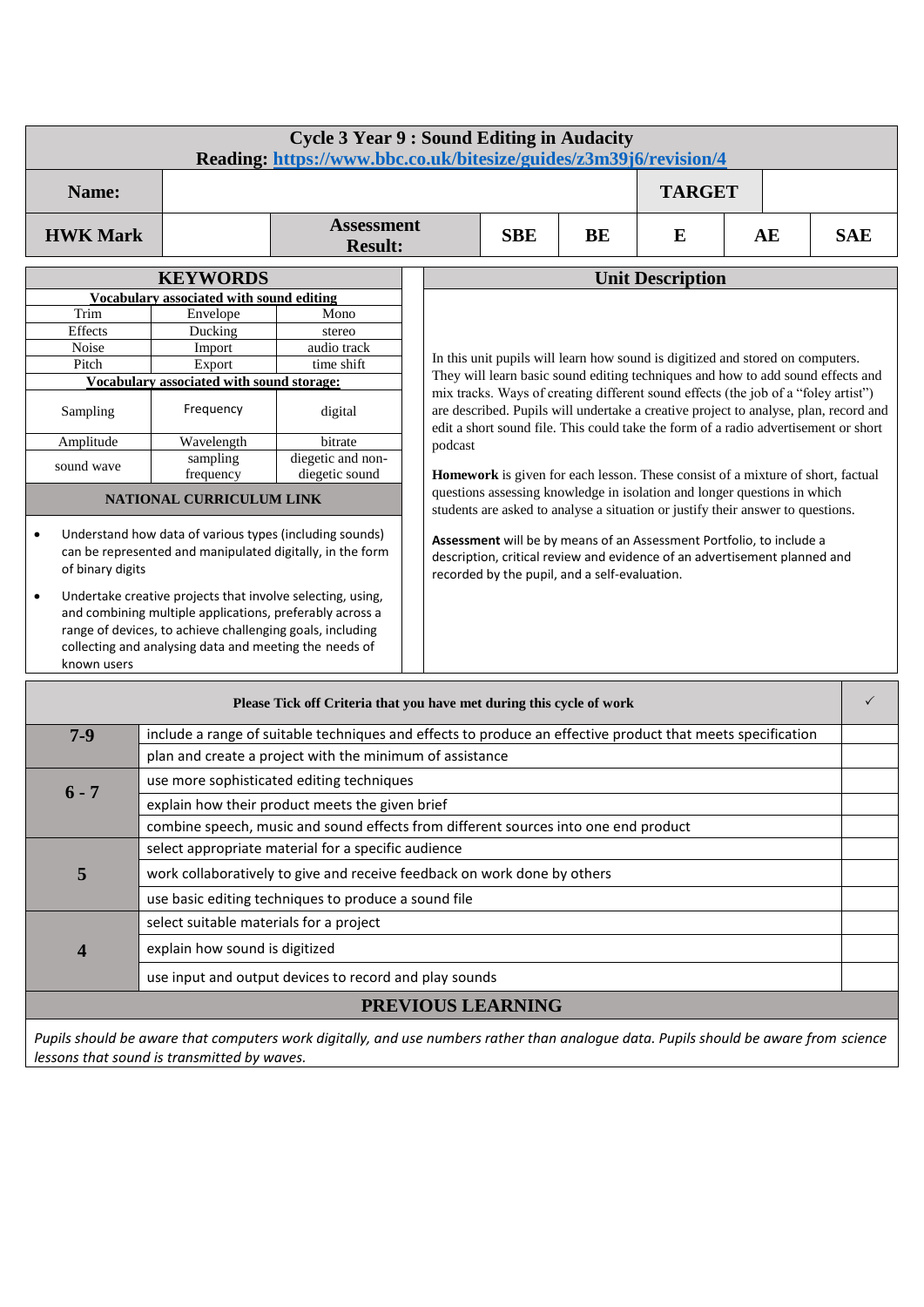|                                                                                                                                                                                                                                                                                                                                                                                                                                                                                                                                                                                                                                                                                                                                                             | <b>Cycle 4 Year 9 : Database Development</b><br>Reading: https://www.bbc.co.uk/bitesize/guides/zswnb9q/revision/1          |                                                                                  |                                                                                                                                                                                                                                                                                                                                                           |  |  |                                                                                                                                |    |            |  |
|-------------------------------------------------------------------------------------------------------------------------------------------------------------------------------------------------------------------------------------------------------------------------------------------------------------------------------------------------------------------------------------------------------------------------------------------------------------------------------------------------------------------------------------------------------------------------------------------------------------------------------------------------------------------------------------------------------------------------------------------------------------|----------------------------------------------------------------------------------------------------------------------------|----------------------------------------------------------------------------------|-----------------------------------------------------------------------------------------------------------------------------------------------------------------------------------------------------------------------------------------------------------------------------------------------------------------------------------------------------------|--|--|--------------------------------------------------------------------------------------------------------------------------------|----|------------|--|
| Name:                                                                                                                                                                                                                                                                                                                                                                                                                                                                                                                                                                                                                                                                                                                                                       |                                                                                                                            |                                                                                  |                                                                                                                                                                                                                                                                                                                                                           |  |  | <b>TARGET</b>                                                                                                                  |    |            |  |
| <b>HWK Mark</b>                                                                                                                                                                                                                                                                                                                                                                                                                                                                                                                                                                                                                                                                                                                                             |                                                                                                                            | <b>Assessment</b><br><b>Result:</b>                                              | <b>SBE</b><br>BE                                                                                                                                                                                                                                                                                                                                          |  |  | E                                                                                                                              | AE | <b>SAE</b> |  |
|                                                                                                                                                                                                                                                                                                                                                                                                                                                                                                                                                                                                                                                                                                                                                             |                                                                                                                            | <b>Unit Description</b>                                                          |                                                                                                                                                                                                                                                                                                                                                           |  |  |                                                                                                                                |    |            |  |
| Flat-file database                                                                                                                                                                                                                                                                                                                                                                                                                                                                                                                                                                                                                                                                                                                                          | record                                                                                                                     | criterion                                                                        | It is a practical unit covering the basic theory, creation and use of a single-<br>table database and a simple relational database involving two tables in a one-<br>to-many relationship. Pupils will start by looking at an existing single-table<br>database, learning how to add records and make queries. In subsequent<br>lessons they will create: |  |  |                                                                                                                                |    |            |  |
| relational<br>database                                                                                                                                                                                                                                                                                                                                                                                                                                                                                                                                                                                                                                                                                                                                      | field                                                                                                                      | criteria                                                                         |                                                                                                                                                                                                                                                                                                                                                           |  |  |                                                                                                                                |    |            |  |
| table                                                                                                                                                                                                                                                                                                                                                                                                                                                                                                                                                                                                                                                                                                                                                       | query                                                                                                                      | primary key                                                                      |                                                                                                                                                                                                                                                                                                                                                           |  |  | a flat-file or two-table relational database of their own, using<br>suitable field types and adding in appropriate validations |    |            |  |
| column                                                                                                                                                                                                                                                                                                                                                                                                                                                                                                                                                                                                                                                                                                                                                      | parameter                                                                                                                  | linked tables                                                                    |                                                                                                                                                                                                                                                                                                                                                           |  |  | an input form with help text, combo boxes and list boxes                                                                       |    |            |  |
|                                                                                                                                                                                                                                                                                                                                                                                                                                                                                                                                                                                                                                                                                                                                                             | NATIONAL CURRICULUM LINK                                                                                                   |                                                                                  |                                                                                                                                                                                                                                                                                                                                                           |  |  | queries and a report using data from one or both tables                                                                        |    |            |  |
| a front end menu for their application linking to the database input<br>form and report<br>MS Access is used in this unit.<br>Homework is given for each lesson. These consist of a mixture of short,<br>understand the hardware and software components that<br>factual questions assessing knowledge in isolation and longer questions in<br>make up computer systems, and how they communicate<br>which students are asked to analyse a situation or justify their answer to<br>with one another and with other systems<br>questions.<br>Please Tick off Criteria that you have met during this cycle of work<br>Edit a report structure and add subtotals and/or a total to the report<br>$7 - 9$<br>Create a report which uses data from linked tables |                                                                                                                            |                                                                                  |                                                                                                                                                                                                                                                                                                                                                           |  |  |                                                                                                                                | ✓  |            |  |
|                                                                                                                                                                                                                                                                                                                                                                                                                                                                                                                                                                                                                                                                                                                                                             | Create a complex query which uses two tables in a relational database<br>Create the relationship between two linked tables |                                                                                  |                                                                                                                                                                                                                                                                                                                                                           |  |  |                                                                                                                                |    |            |  |
| $6 - 7$                                                                                                                                                                                                                                                                                                                                                                                                                                                                                                                                                                                                                                                                                                                                                     |                                                                                                                            | Add features to an input form to make it more user-friendly                      |                                                                                                                                                                                                                                                                                                                                                           |  |  |                                                                                                                                |    |            |  |
|                                                                                                                                                                                                                                                                                                                                                                                                                                                                                                                                                                                                                                                                                                                                                             | Fully customise their input forms and reports                                                                              |                                                                                  |                                                                                                                                                                                                                                                                                                                                                           |  |  |                                                                                                                                |    |            |  |
|                                                                                                                                                                                                                                                                                                                                                                                                                                                                                                                                                                                                                                                                                                                                                             |                                                                                                                            | Create a front-end application menu with buttons linking to a form and a report  |                                                                                                                                                                                                                                                                                                                                                           |  |  |                                                                                                                                |    |            |  |
| 5                                                                                                                                                                                                                                                                                                                                                                                                                                                                                                                                                                                                                                                                                                                                                           |                                                                                                                            | Create a basic report with suitable headings                                     |                                                                                                                                                                                                                                                                                                                                                           |  |  |                                                                                                                                |    |            |  |
|                                                                                                                                                                                                                                                                                                                                                                                                                                                                                                                                                                                                                                                                                                                                                             |                                                                                                                            | Query the database using more than one criterion to find answers to user queries |                                                                                                                                                                                                                                                                                                                                                           |  |  |                                                                                                                                |    |            |  |
|                                                                                                                                                                                                                                                                                                                                                                                                                                                                                                                                                                                                                                                                                                                                                             | Create a basic input form to input data                                                                                    |                                                                                  |                                                                                                                                                                                                                                                                                                                                                           |  |  |                                                                                                                                |    |            |  |
|                                                                                                                                                                                                                                                                                                                                                                                                                                                                                                                                                                                                                                                                                                                                                             |                                                                                                                            | State the purpose of a primary key in a database                                 |                                                                                                                                                                                                                                                                                                                                                           |  |  |                                                                                                                                |    |            |  |
| 4                                                                                                                                                                                                                                                                                                                                                                                                                                                                                                                                                                                                                                                                                                                                                           |                                                                                                                            | Create a database table using several fields with different data types           |                                                                                                                                                                                                                                                                                                                                                           |  |  |                                                                                                                                |    |            |  |
|                                                                                                                                                                                                                                                                                                                                                                                                                                                                                                                                                                                                                                                                                                                                                             | Give examples of databases used by organisations which are accessible to the public via the Internet                       |                                                                                  |                                                                                                                                                                                                                                                                                                                                                           |  |  |                                                                                                                                |    |            |  |
|                                                                                                                                                                                                                                                                                                                                                                                                                                                                                                                                                                                                                                                                                                                                                             |                                                                                                                            |                                                                                  | <b>Prior Learning</b>                                                                                                                                                                                                                                                                                                                                     |  |  |                                                                                                                                |    |            |  |
| No previous learning is necessary with this unit.                                                                                                                                                                                                                                                                                                                                                                                                                                                                                                                                                                                                                                                                                                           |                                                                                                                            |                                                                                  |                                                                                                                                                                                                                                                                                                                                                           |  |  |                                                                                                                                |    |            |  |